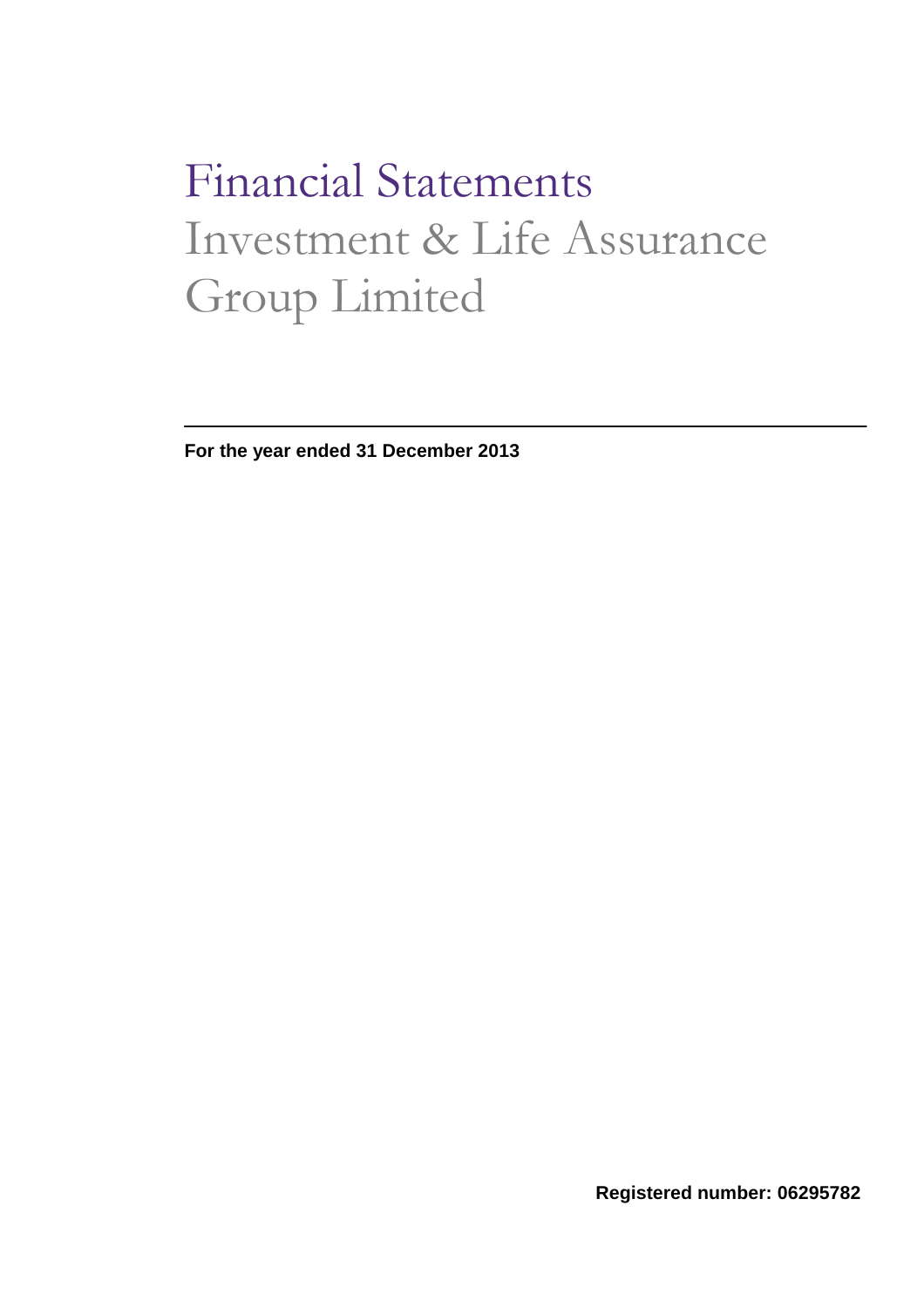## Company Information

| <b>Directors</b>            | A Lloyd<br>A Moret<br>C Gunney<br>F Fletcher<br>K Meeres<br>M Connell<br>N Cheetham<br>P Smallwood<br>R Champion<br>R Wheatcroft<br>B Geiringer (appointed 6 June 2013)<br>S Rice<br>D Akers<br>D Gulland<br>M James (resigned 13 January 2014)<br>N Speirs<br>V Owen |
|-----------------------------|-----------------------------------------------------------------------------------------------------------------------------------------------------------------------------------------------------------------------------------------------------------------------|
| <b>Registered number</b>    | 06295782                                                                                                                                                                                                                                                              |
| <b>Registered office</b>    | Grant Thornton UK LLP<br>300 Pavilion Drive<br>Northampton Business Park<br>Northampton<br>Northamptonshire<br>NN47YE                                                                                                                                                 |
| <b>Independent auditors</b> | Grant Thornton UK LLP<br>Chartered Accountants & Statutory Auditor<br>300 Pavilion Drive<br>Northampton Business Park<br>Northampton<br>NN47YE                                                                                                                        |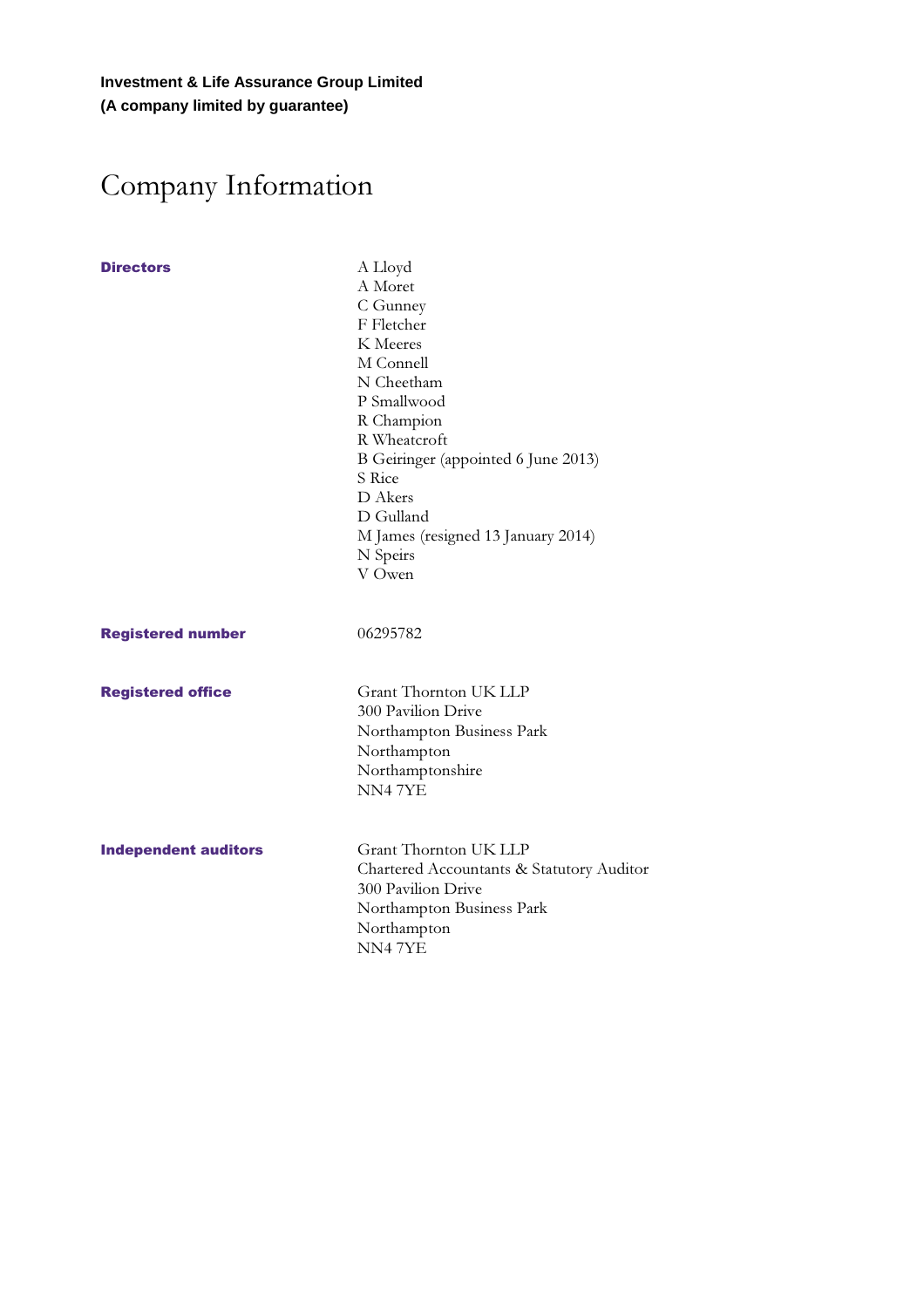### Contents

|                                                                             | Page    |
|-----------------------------------------------------------------------------|---------|
| <b>Directors' report</b>                                                    | $1 - 2$ |
| <b>Independent auditors' report</b>                                         | $3 - 4$ |
| <b>Profit and loss account</b>                                              | 5       |
| <b>Balance sheet</b>                                                        | 6       |
| <b>Notes to the financial statements</b>                                    | $7 - 9$ |
| The following pages do not form part of the statutory financial statements: |         |

| <b>Detailed profit and loss account and summaries</b> | $10 - 12$ |
|-------------------------------------------------------|-----------|
|                                                       |           |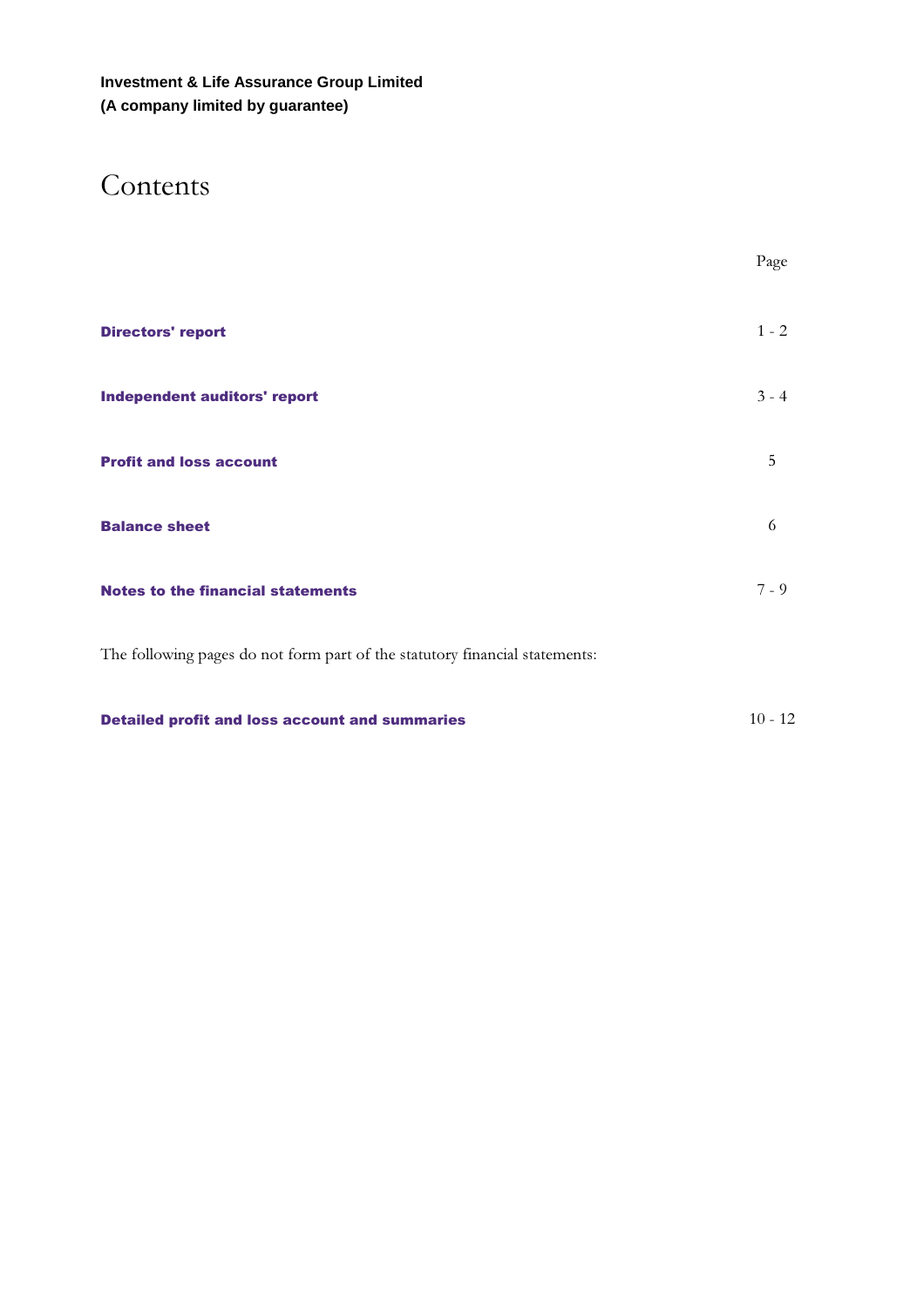### Directors' Report For the year ended 31 December 2013

The directors present their report and the financial statements for the year ended 31 December 2013.

#### Principal activities

The Investment & Life Assurance Group Limited acts as a forum for producers or distributors of life and health protection insurance and of pension and investment products.

#### **Directors**

The directors who served during the year were:

A Lloyd A Moret C Gunney F Fletcher K Meeres M Connell N Cheetham P Smallwood R Champion R Wheatcroft B Geiringer (appointed 6 June 2013) S Rice D Akers D Gulland M James (resigned 13 January 2014) N Speirs V Owen

#### Directors' responsibilities statement

The directors are responsible for preparing the Directors' report and the financial statements in accordance with applicable law and regulations.

Company law requires the directors to prepare financial statements for each financial year. Under that law the directors have elected to prepare the financial statements in accordance with United Kingdom Generally Accepted Accounting Practice (United Kingdom Accounting Standards and applicable law). Under company law the directors must not approve the financial statements unless they are satisfied that they give a true and fair view of the state of affairs of the company and of the profit or loss of the company for that period. In preparing these financial statements, the directors are required to:

- select suitable accounting policies and then apply them consistently;
- make judgments and accounting estimates that are reasonable and prudent;
- prepare the financial statements on the going concern basis unless it is inappropriate to presume that the company will continue in business.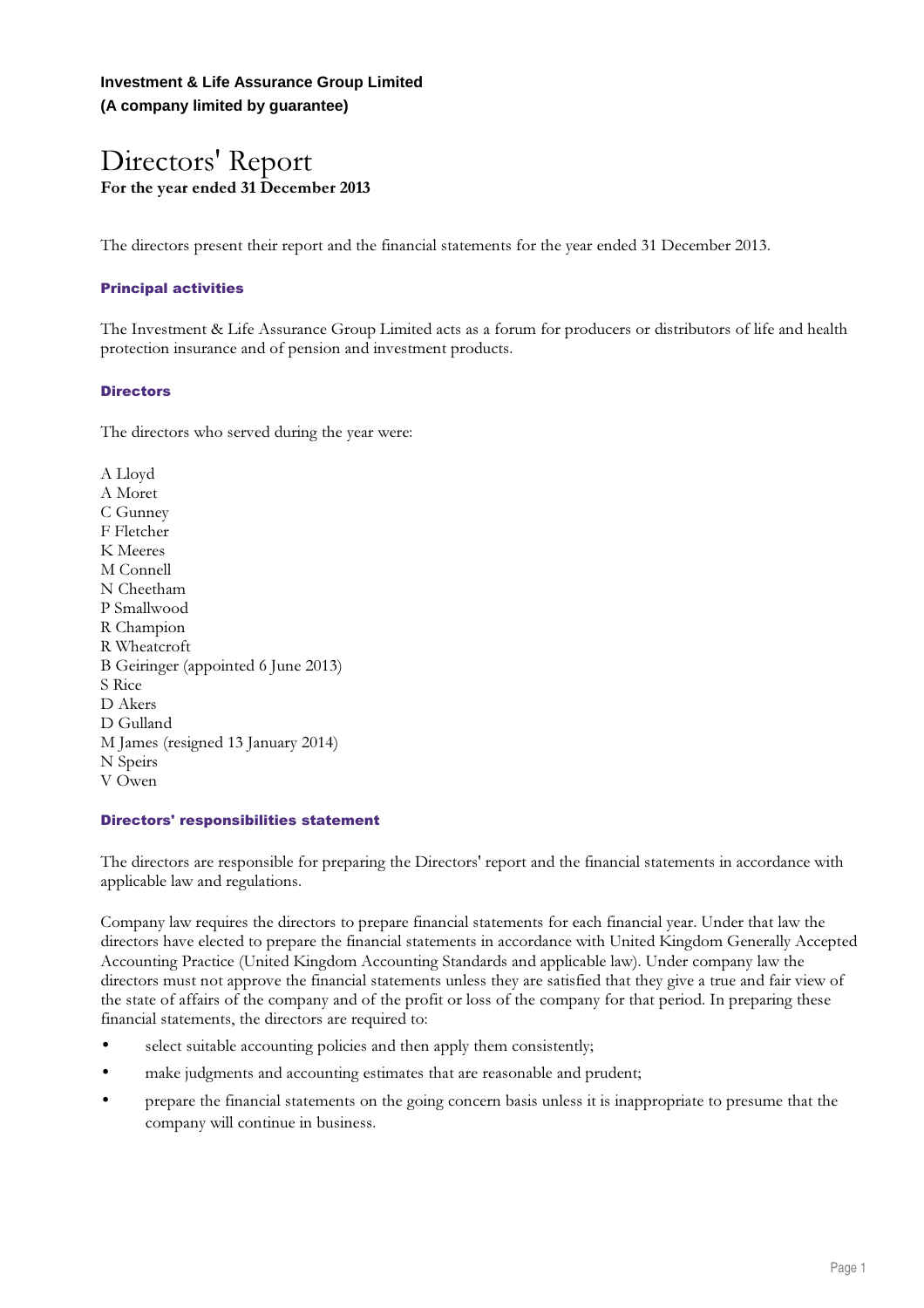### Directors' Report For the year ended 31 December 2013

The directors are responsible for keeping adequate accounting records that are sufficient to show and explain the company's transactions and disclose with reasonable accuracy at any time the financial position of the company and enable them to ensure that the financial statements comply with the Companies Act 2006. They are also responsible for safeguarding the assets of the company and hence for taking reasonable steps for the prevention and detection of fraud and other irregularities.

#### Disclosure of information to auditors

Each of the persons who are directors at the time when this Directors' report is approved has confirmed that:

- so far as that director is aware, there is no relevant audit information of which the company's auditors are unaware, and
- that director has taken all the steps that ought to have been taken as a director in order to be aware of any relevant audit information and to establish that the company's auditors are aware of that information.

#### Auditors

The auditors, Grant Thornton UK LLP, will be proposed for reappointment in accordance with section 485 of the Companies Act 2006.

In preparing this report, the directors have taken advantage of the small companies exemptions provided by section 415A of the Companies Act 2006.

This report was approved by the board on 11 June 2014 and signed on its behalf.

R Champion Chairman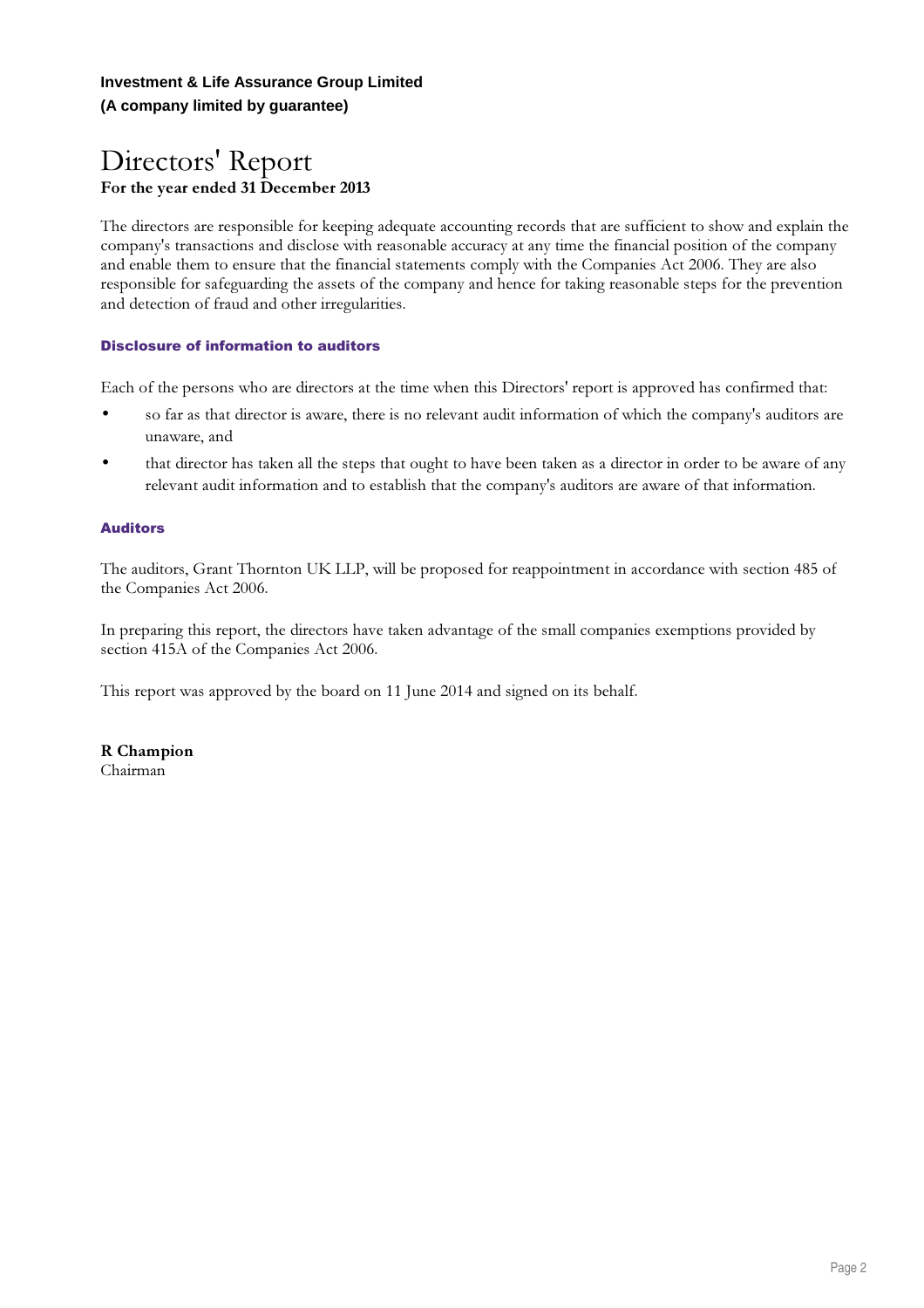

## Independent Auditors' Report to the Shareholders of Investment & Life Assurance Group Limited

We have audited the financial statements of Investment & Life Assurance Group Limited for the year ended 31 December 2013, which comprise the Profit and loss account, the Balance sheet and the related notes. The financial reporting framework that has been applied in their preparation is applicable law and the Financial Reporting Standard for Smaller Entities (effective April 2008) (United Kingdom Generally Accepted Accounting Practice applicable to Smaller Entities).

This report is made solely to the company's members, as a body, in accordance with Chapter 3 of Part 16 of the Companies Act 2006. Our audit work has been undertaken so that we might state to the company's members those matters we are required to state to them in an Auditors' report and for no other purpose. To the fullest extent permitted by law, we do not accept or assume responsibility to anyone other than the company and the company's members as a body, for our audit work, for this report, or for the opinions we have formed.

#### Respective responsibilities of directors and auditors

As explained more fully in the Directors' responsibilities statement, the directors are responsible for the preparation of the financial statements and for being satisfied that they give a true and fair view. Our responsibility is to audit and express an opinion on the financial statements in accordance with applicable law and International Standards on Auditing (UK and Ireland). Those standards require us to comply with the Auditing Practices Board's (APB's) Ethical Standards for Auditors.

#### Scope of the audit of the financial statements

A description of the scope of an audit of financial statements is provided on the Financial Reporting Council's website at www.frc.org.uk/apb/scope/private.cfm.

#### Opinion on financial statements

In our opinion the financial statements:

- give a true and fair view of the state of the company's affairs as at 31 December 2013 and of its profit for the year then ended;
- have been properly prepared in accordance with United Kingdom Generally Accepted Accounting Practice applicable to Smaller Entities; and
- have been prepared in accordance with the requirements of the Companies Act 2006.

#### Opinion on other matter prescribed by the Companies Act 2006

In our opinion the information given in the Directors' report for the financial year for which the financial statements are prepared is consistent with the financial statements.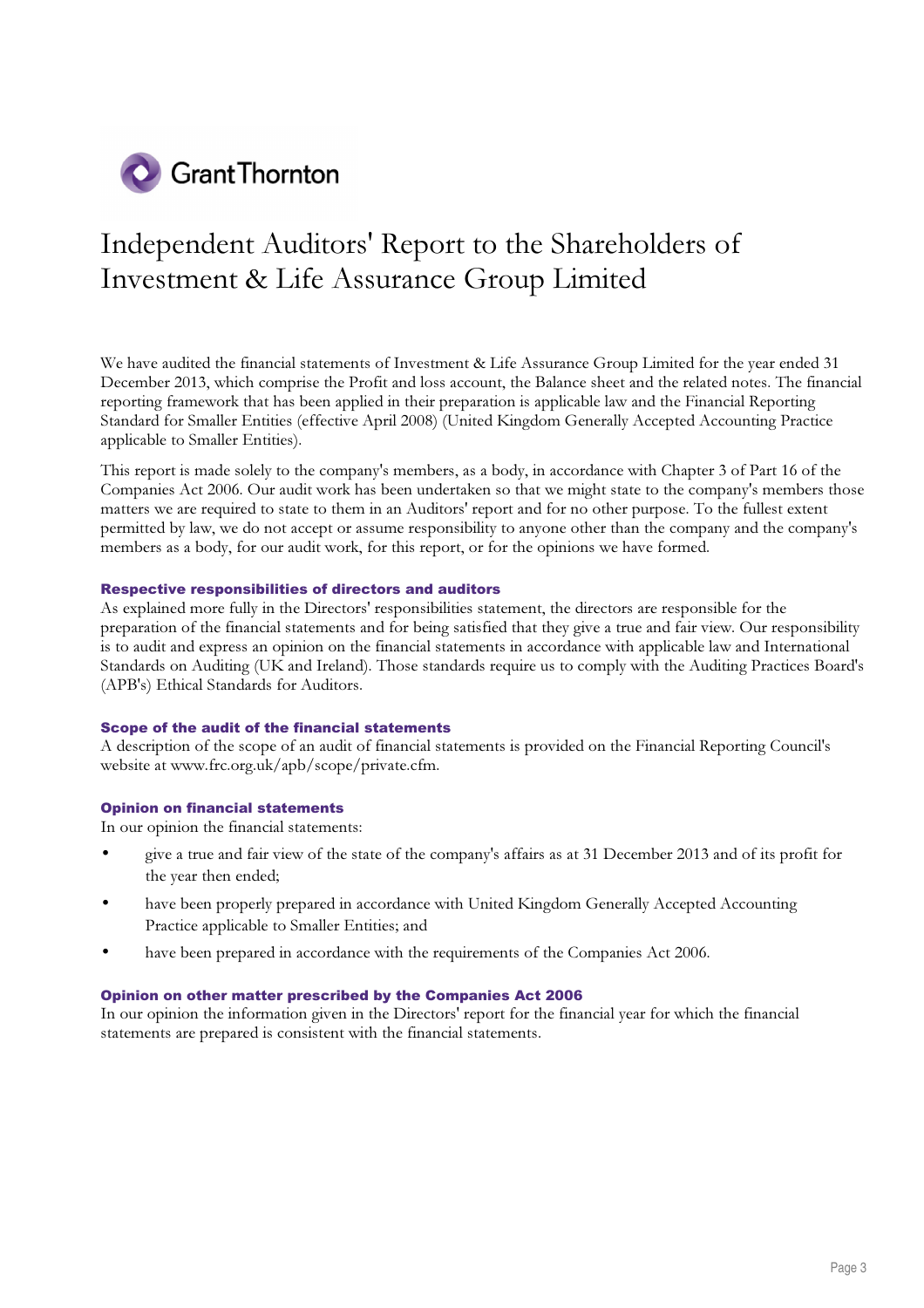

## Independent Auditors' Report to the Shareholders of Investment & Life Assurance Group Limited

#### Matters on which we are required to report by exception

We have nothing to report in respect of the following matters where the Companies Act 2006 requires us to report to you if, in our opinion:

- adequate accounting records have not been kept, or returns adequate for our audit have not been received from branches not visited by us; or
- the financial statements are not in agreement with the accounting records and returns; or Ī
- certain disclosures of directors' remuneration specified by law are not made; or Ī
- we have not received all the information and explanations we require for our audit; or
- the directors were not entitled to prepare the financial statements in accordance with the small companies regime and take advantage of the small companies' exemption from the requirement to prepare a Strategic report or in preparing the Directors' report.

John Corbishley (Senior statutory auditor) for and on behalf of Grant Thornton UK LLP Chartered Accountants Statutory Auditor Northampton

7 August 2014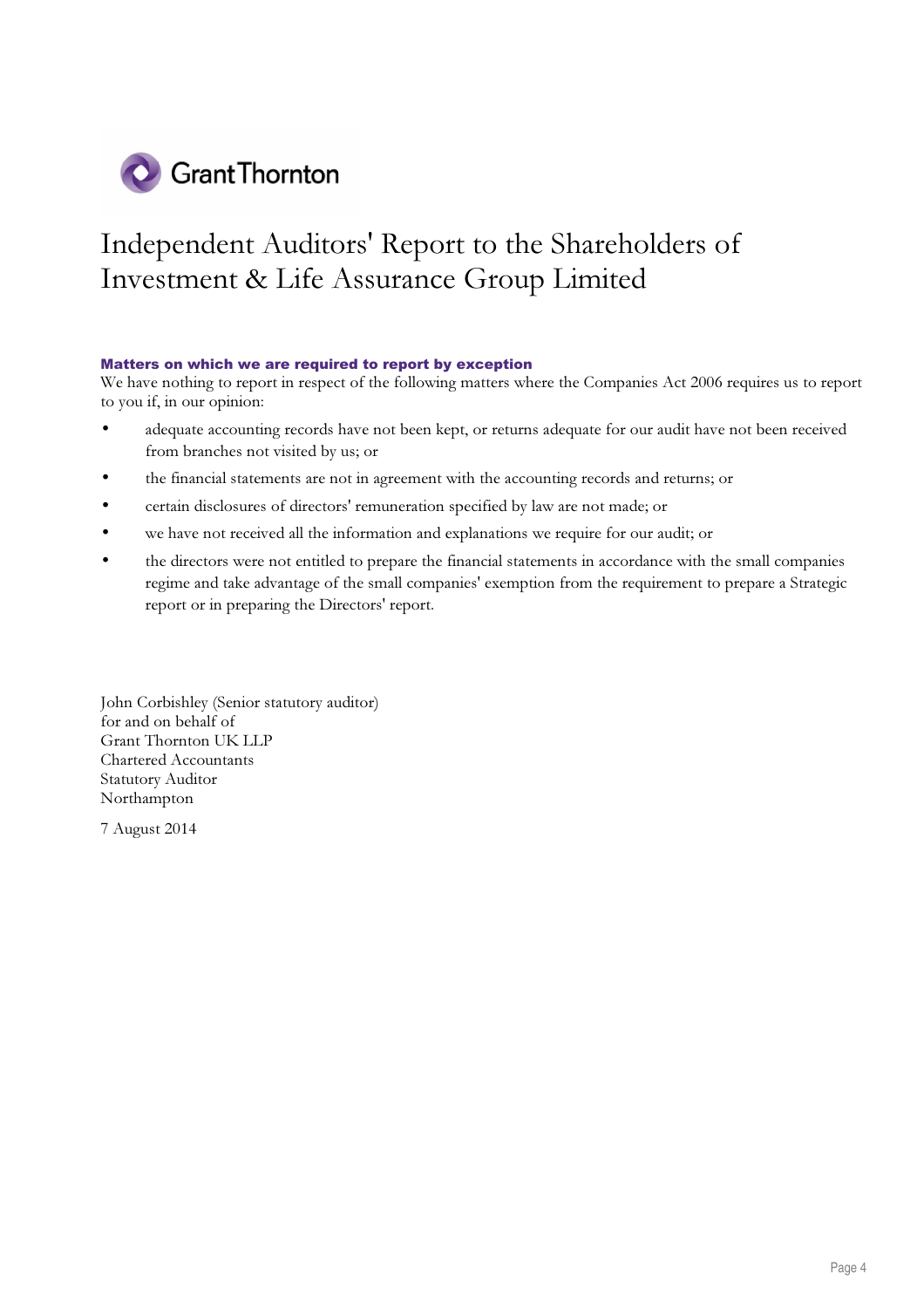### Profit and Loss Account For the year ended 31 December 2013

|                                                      | <b>Note</b>    | 2013<br>$\mathbf{f}$ | 2012<br>£  |
|------------------------------------------------------|----------------|----------------------|------------|
| Turnover                                             | $\mathbf{1}$   | 419,023              | 358,467    |
| Cost of sales                                        |                | (40, 217)            | (41, 492)  |
| Gross profit                                         |                | 378,806              | 316,975    |
| Administrative expenses                              |                | (361, 615)           | (332, 913) |
| Operating profit/(loss)                              | $\overline{c}$ | 17,191               | (15,938)   |
| Interest receivable and similar income               |                | 1,479                | 1,138      |
| Profit/(loss) on ordinary activities before taxation |                | 18,670               | (14, 800)  |
| Tax on profit/(loss) on ordinary activities          | 4              | (292)                | (228)      |
| Profit/(loss) for the financial year                 | 9              | 18,378               | (15, 028)  |

The notes on pages 7 to 9 form part of these financial statements.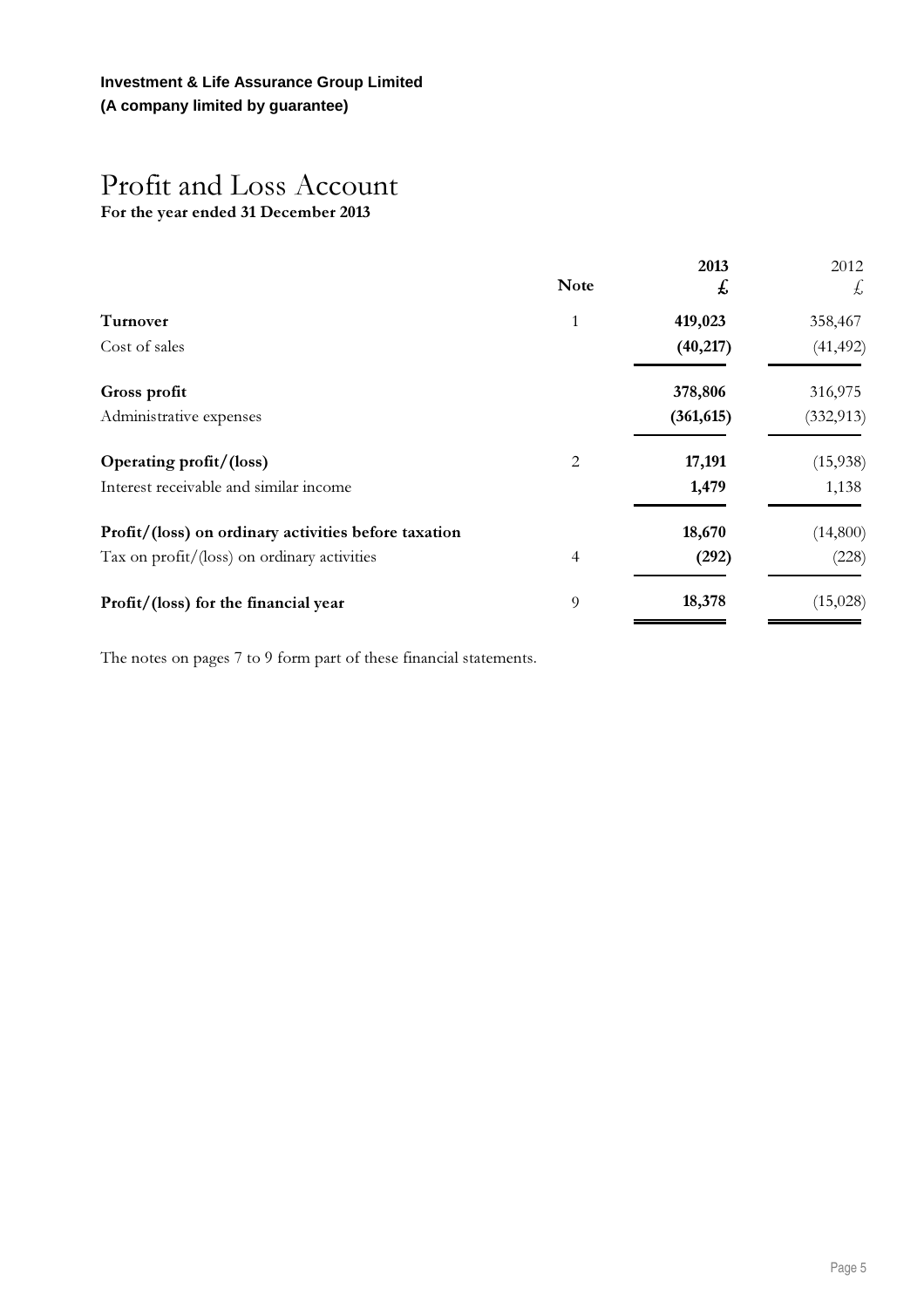#### **Investment & Life Assurance Group Limited (A company limited by guarantee) Registered number: 06295782**

## Balance Sheet

As at 31 December 2013

|   |                  | 2013            |         | 2012            |
|---|------------------|-----------------|---------|-----------------|
|   |                  |                 |         | £               |
|   |                  |                 |         |                 |
| 5 |                  | 220             |         | 755             |
|   |                  |                 |         |                 |
| 6 | 11,945           |                 | 7,083   |                 |
|   | 472,063          |                 | 469,252 |                 |
|   | 484,008          |                 | 476,335 |                 |
|   |                  |                 |         |                 |
|   |                  |                 |         |                 |
|   |                  | 297,587         |         | 278,674         |
|   |                  | 297,807         |         | 279,429         |
|   |                  |                 |         |                 |
| 9 |                  | 297,807         |         | 279,429         |
|   |                  | 297,807         |         | 279,429         |
|   | <b>Note</b><br>7 | £<br>(186, 421) | £       | £<br>(197, 661) |

The financial statements have been prepared in accordance with the provisions applicable to small companies within Part 15 of the Companies Act 2006 and in accordance with the Financial Reporting Standard for Smaller Entities (effective April 2008).

The financial statements were approved and authorised for issue by the board and were signed on its behalf on 11 June 2014.

#### N Cheetham

The notes on pages 7 to 9 form part of these financial statements.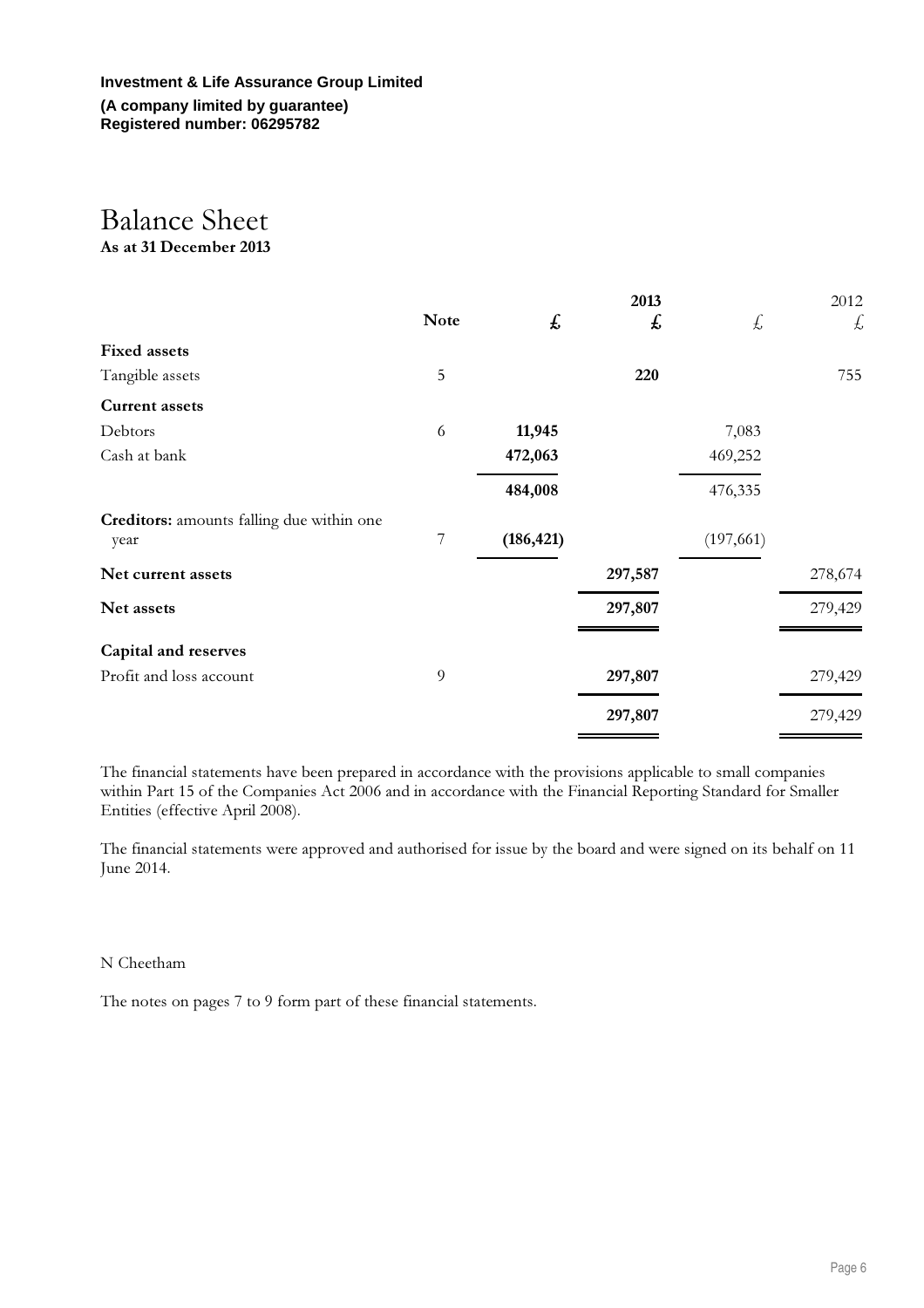### Notes to the Financial Statements For the year ended 31 December 2013

#### 1. Accounting Policies

#### 1.1 Basis of preparation of financial statements

The financial statements have been prepared under the historical cost convention and in accordance with the Financial Reporting Standard for Smaller Entities (effective April 2008).

#### 1.2 Turnover

Turnover comprises revenue recognised by the company in respect of goods and services supplied during the year, inclusive of Value Added Tax.

#### 1.3 Tangible fixed assets and depreciation

Tangible fixed assets are stated at cost less depreciation. Depreciation is provided at rates calculated to write off the cost of fixed assets, less their estimated residual value, over their expected useful lives on the following bases:

| Fixtures & fittings | $\overline{\phantom{0}}$ | 33% reducing balance |
|---------------------|--------------------------|----------------------|
| Computers           | $\sim$ 100 $\mu$         | 33% straight line    |
| Website             | $\sim$ 100 $\mu$         | 33% straight line    |

#### 1.4 Pensions

The company operates a defined contribution pension scheme and the pension charge represents the amounts payable by the company to the fund in respect of the year.

#### 1.5 Financial instruments

As the company is limited by guarantee, and not by shares, all financial instruments are classed as financial liabilities.

#### 1.6 Subscriptions

The subscriptions shown in the profit and loss account are on an accruals basis.

#### 1.7 Corporation tax

The company is subject to corporation tax in respect of interest received.

#### 2. Operating profit/(loss)

The operating profit/(loss) is stated after charging:

|                                        | 2013   | 2012   |
|----------------------------------------|--------|--------|
|                                        |        | £      |
| Depreciation of tangible fixed assets: |        |        |
| - owned by the company                 | 535    | 540    |
| Auditors' remuneration                 | 3,480  | 3,450  |
| Pension costs                          | 19,096 | 17,055 |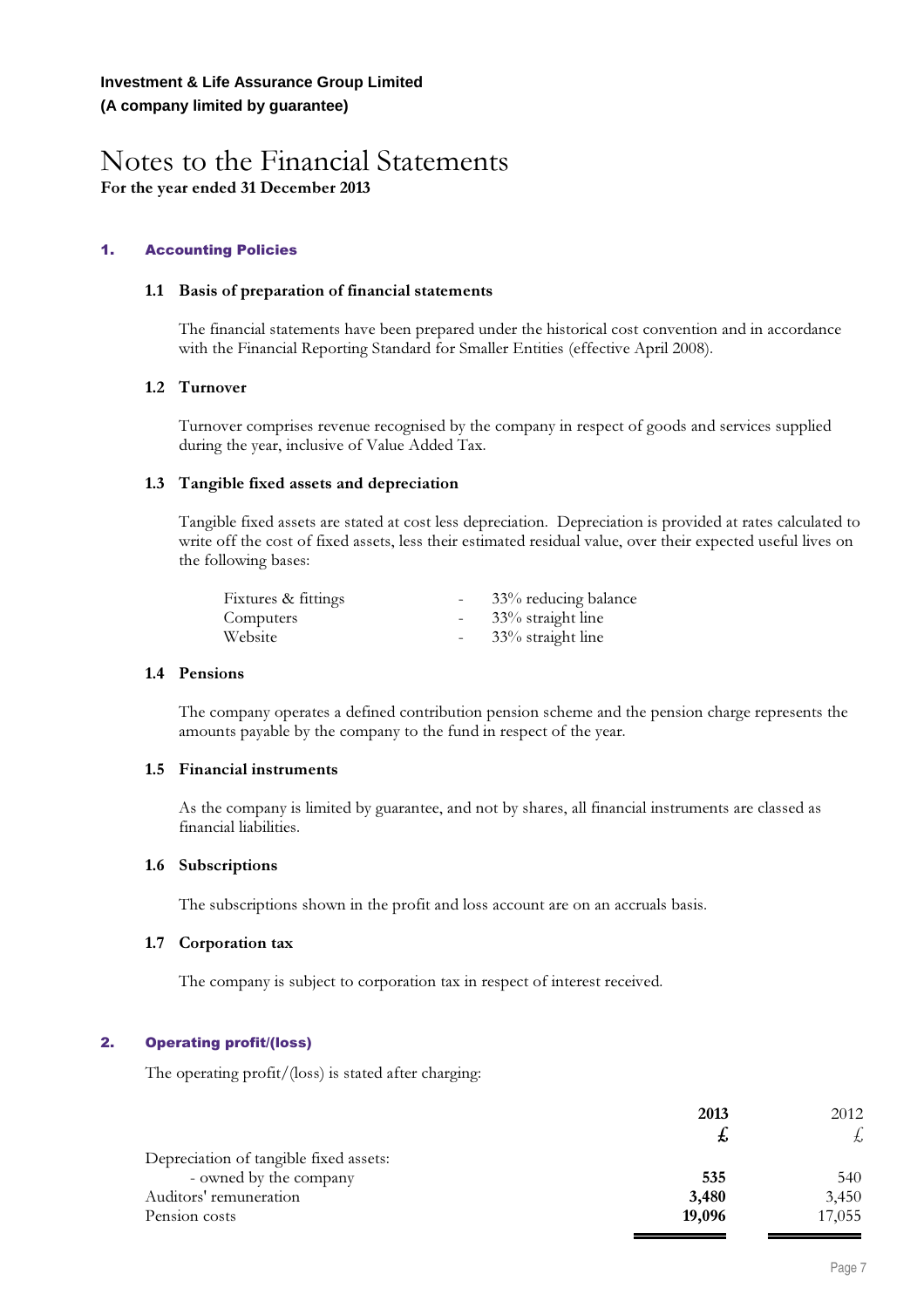### Notes to the Financial Statements For the year ended 31 December 2013

#### 3. Directors' remuneration

|                        | 2013   | 2012   |
|------------------------|--------|--------|
|                        | た      | た      |
| Aggregate remuneration | 59,740 | 56,375 |
|                        |        |        |

During the year retirement benefits were accruing to 1 director (2012 - 1) in respect of defined contribution pension schemes.

#### 4. Taxation

|                                                       | 2013 | 2012 |
|-------------------------------------------------------|------|------|
|                                                       |      |      |
| UK corporation tax charge on profit/loss for the year | 292  | 228  |

#### 5. Tangible fixed assets

| Cost                                                     | <b>Fixtures &amp;</b><br>fittings<br>£ | Computers<br>$\mathbf{f}$ | Website<br>£ | Total<br>£    |
|----------------------------------------------------------|----------------------------------------|---------------------------|--------------|---------------|
| At 1 January 2013 and 31 December<br>2013                | 5,553                                  | 11,707                    | 17,377       | 34,637        |
| Depreciation<br>At 1 January 2013<br>Charge for the year | 5,517<br>12                            | 10,988<br>523             | 17,377       | 33,882<br>535 |
| At 31 December 2013                                      | 5,529                                  | 11,511                    | 17,377       | 34,417        |
| Net book value<br>At 31 December 2013                    | 24                                     | 196                       |              | <b>220</b>    |
| At 31 December 2012                                      | 36                                     | 719                       |              | 755           |

#### 6. Debtors

| 2013<br>2012    |               |
|-----------------|---------------|
| ↗<br>た<br>た     |               |
| 7,083<br>11,945 | Other debtors |
|                 |               |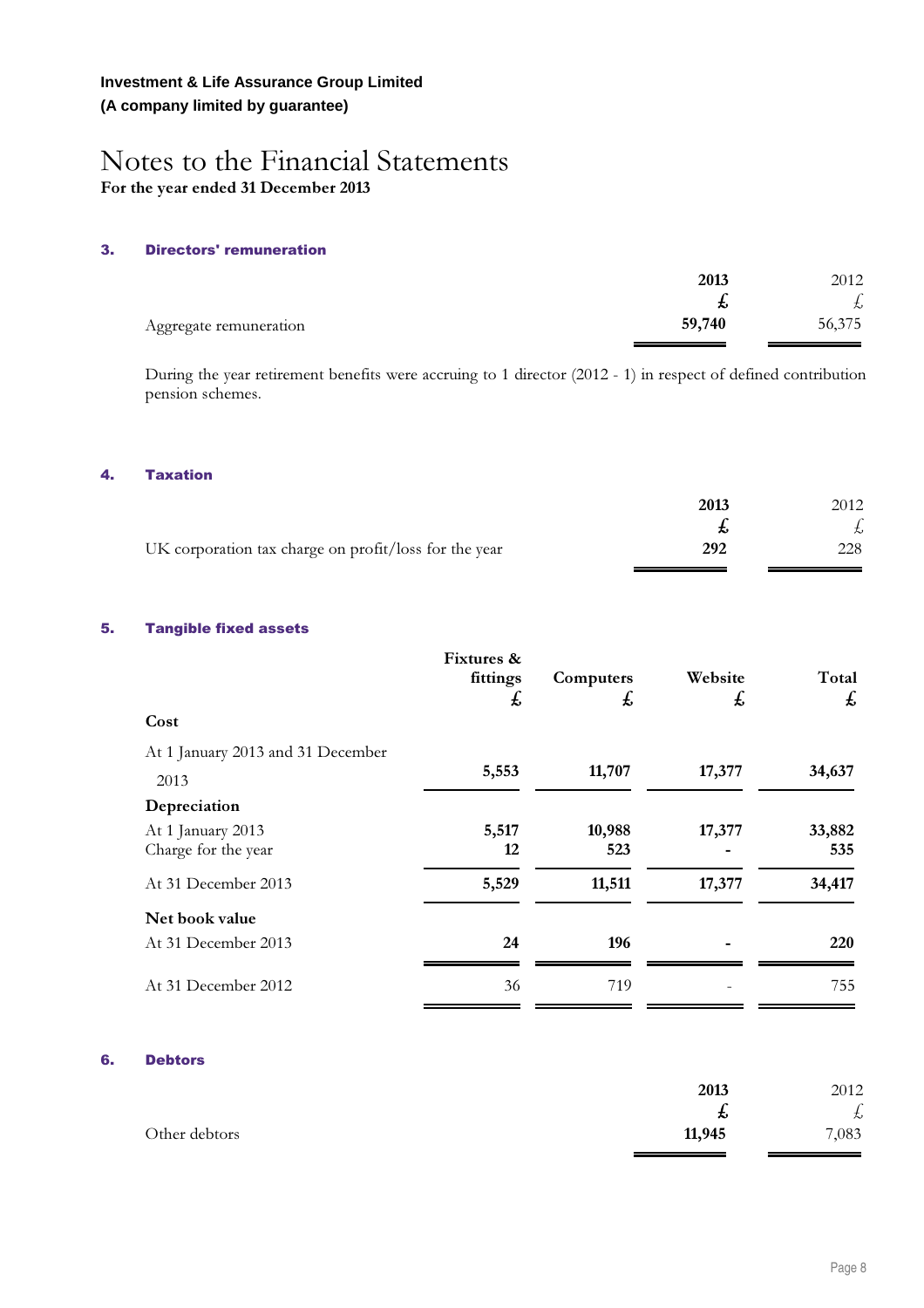## Notes to the Financial Statements

For the year ended 31 December 2013

#### 7. Creditors:

Amounts falling due within one year

|                                    | 2013    | 2012    |
|------------------------------------|---------|---------|
|                                    | た       |         |
| Corporation tax                    | 292     | 228     |
| Other taxation and social security | 7,150   | 6,531   |
| Other creditors                    | 178,979 | 190,902 |
|                                    | 186,421 | 197,661 |

#### 8. Company limited by guarantee

The company is limited by guarantee. The members have each agreed to contribute to the assets in the event of winding up to an amount not exceeding  $f<sub>1</sub>$ .

#### 9. Reserves

|                               | Profit and   |
|-------------------------------|--------------|
|                               | loss account |
|                               | £            |
| At 1 January 2013             | 279,429      |
| Profit for the financial year | 18,378       |
| At 31 December 2013           | 297,807      |

#### 10. Contingent liabilities

There were no contingent liabilities at 31 December 2013 or 31 December 2012.

#### 11. Capital commitments

The company had no capital commitments at 31 December 2013 or 31 December 2012.

#### 12. Retirement benefits

Defined Contribution Scheme

The company operates a defined contribution scheme for the benefit of the employees. The assets of the scheme are administered by trustees in a fund independent from those of the company.

#### 13. Controlling party

The directors are the company's controlling related party by virtue of their office.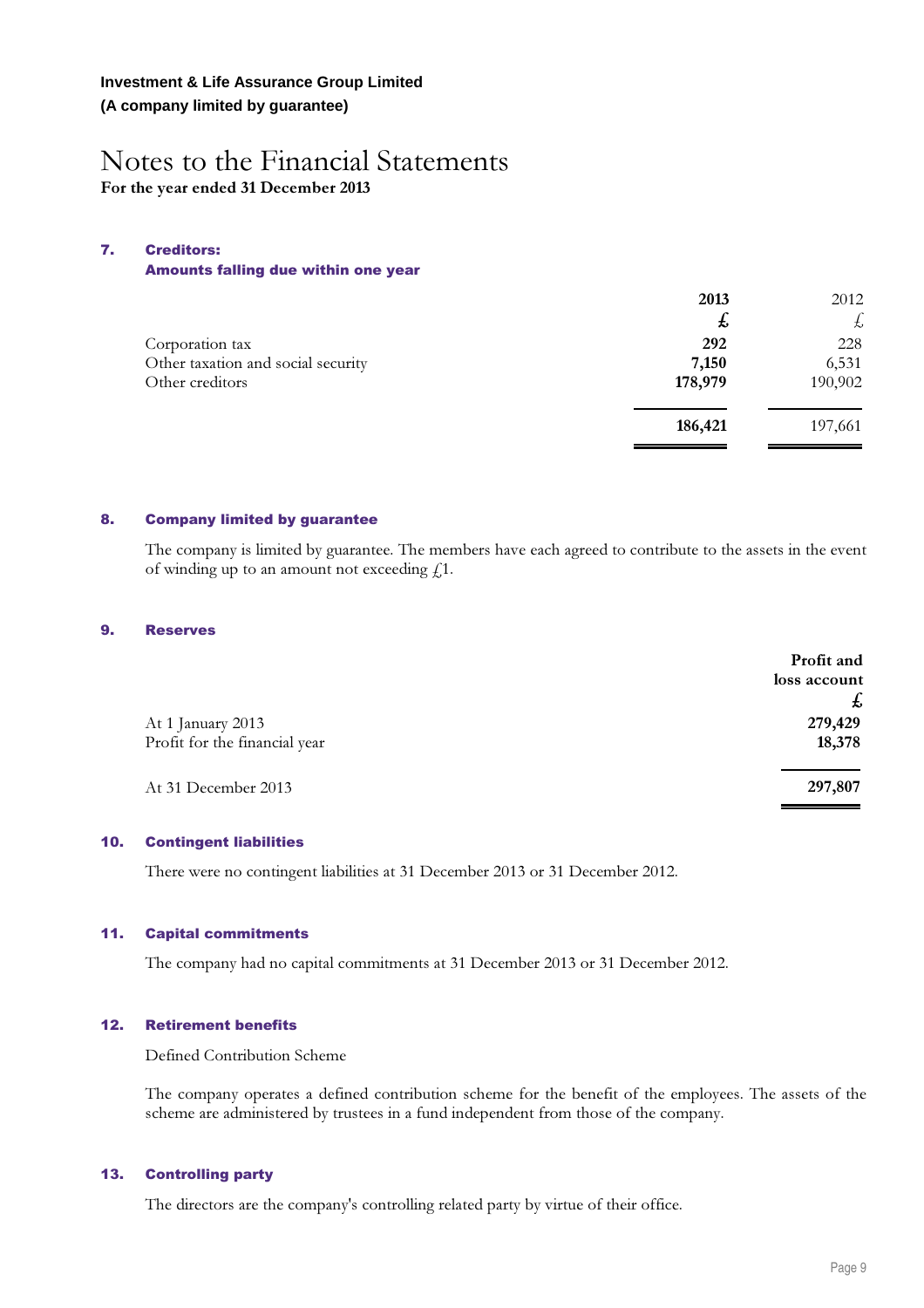### Detailed Trading and Profit and Loss Account For the year ended 31 December 2013

|                            | Page | 2013<br>£  | 2012<br>£  |
|----------------------------|------|------------|------------|
| Turnover                   | 11   | 419,023    | 358,467    |
| Cost of sales              | 11   | (40, 217)  | (41, 492)  |
| Gross profit               |      | 378,806    | 316,975    |
| Less: Overheads            |      |            |            |
| Administration expenses    | 11   | (358, 012) | (329, 519) |
| Establishment expenses     | 12   | (3,603)    | (3, 394)   |
| Operating profit/(loss)    |      | 17,191     | (15,938)   |
| Interest receivable        | 12   | 1,479      | 1,138      |
| Profit/(loss) for the year |      | 18,670     | (14,800)   |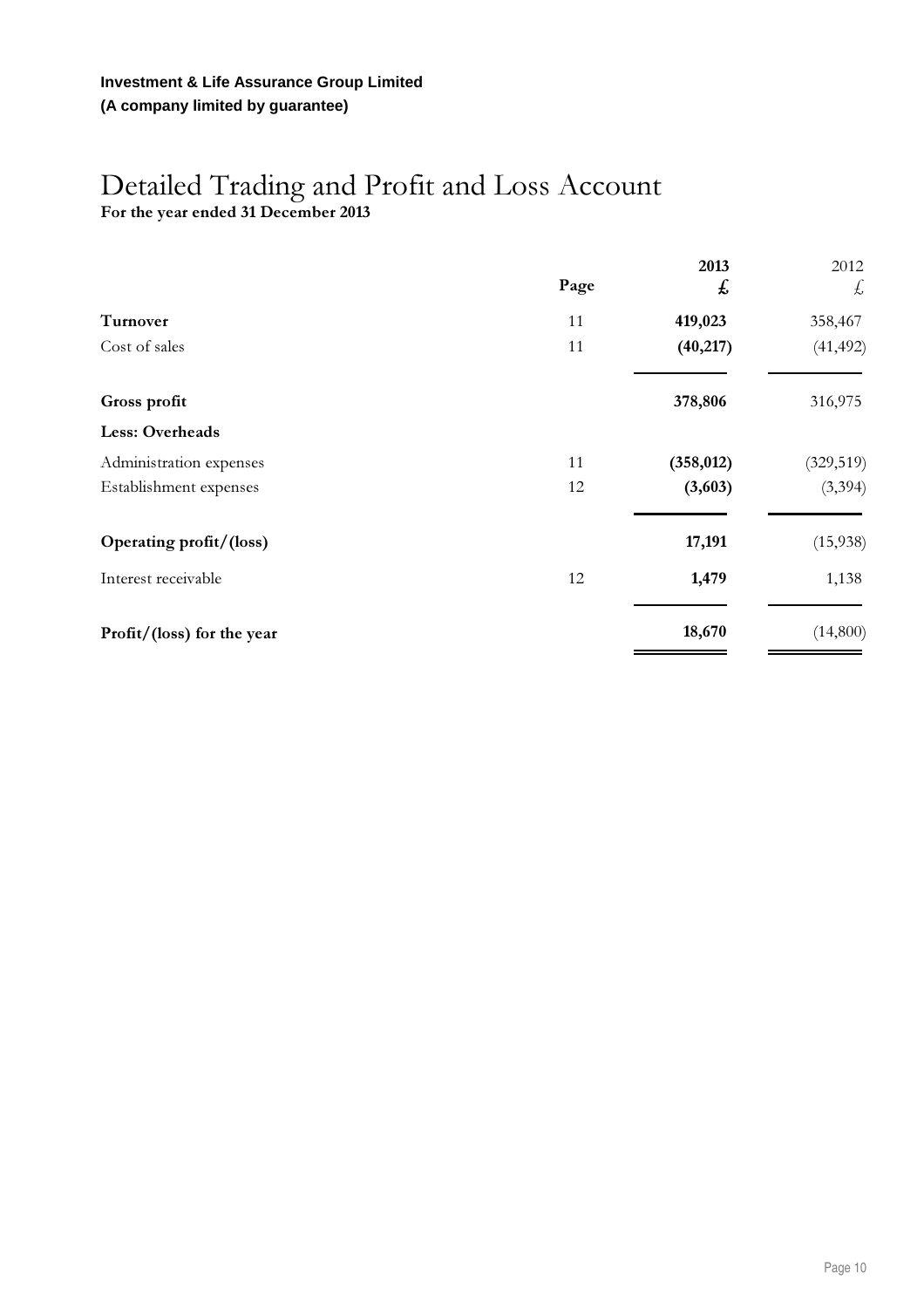## Schedule to the Detailed Accounts

For the year ended 31 December 2013

|                                                   | 2013    | 2012    |
|---------------------------------------------------|---------|---------|
|                                                   | £       | £       |
| <b>Turnover</b>                                   |         |         |
| Subscriptions                                     | 373,853 | 313,333 |
| Annual dinner                                     | 45,170  | 45,134  |
|                                                   |         |         |
|                                                   | 419,023 | 358,467 |
|                                                   |         |         |
|                                                   |         |         |
|                                                   | 2013    | 2012    |
|                                                   | £       | £       |
| <b>Cost of sales</b>                              |         |         |
|                                                   |         |         |
| Annual dinner costs                               | 40,217  | 41,492  |
|                                                   |         |         |
|                                                   |         |         |
|                                                   | 2013    | 2012    |
|                                                   | £       | £       |
| <b>Administration expenses</b>                    |         |         |
| Director's national insurance                     | 6,575   | 6,161   |
| Director's salaries                               | 55,286  | 52,032  |
| Director's pension costs - money purchase schemes | 4,454   | 4,343   |
| Salaries                                          | 201,733 | 175,256 |
| Staff pension contributions                       | 14,642  | 12,712  |
| Training                                          | 562     | 322     |
| General administrative expenses                   | 6,348   | 9,366   |
| Travel and accomodation                           | 27,026  | 23,322  |
| Telephone                                         | 5,493   | 5,830   |
| <b>Bank</b> charges                               | 707     | 439     |
| Auditors' remuneration                            | 3,480   | 3,450   |
| Accountancy charges                               | 1,848   | 1,704   |
| Printing, postage and stationery                  | 1,413   | 1,307   |
| Technical meetings                                | 11,231  | 9,562   |
| Speakers and other gifts                          | 3,739   | 3,897   |
| Entertaining (including PG lunches)               | 4,486   | 5,067   |
| AGM expenses                                      | 568     | 692     |
| Office equipment and software                     | 2,922   | 2,441   |
| Website management                                | 4,080   | 4,073   |
| Website development                               | 843     | 1,167   |
| Computer management costs                         | 41      | 821     |
| 40th Birthday                                     |         | 5,015   |
| Depreciation - computers                          | 523     | 522     |
| Depreciation - fixtures & fittings                | 12      | 18      |
|                                                   |         |         |
|                                                   | 358,012 | 329,519 |
|                                                   |         |         |